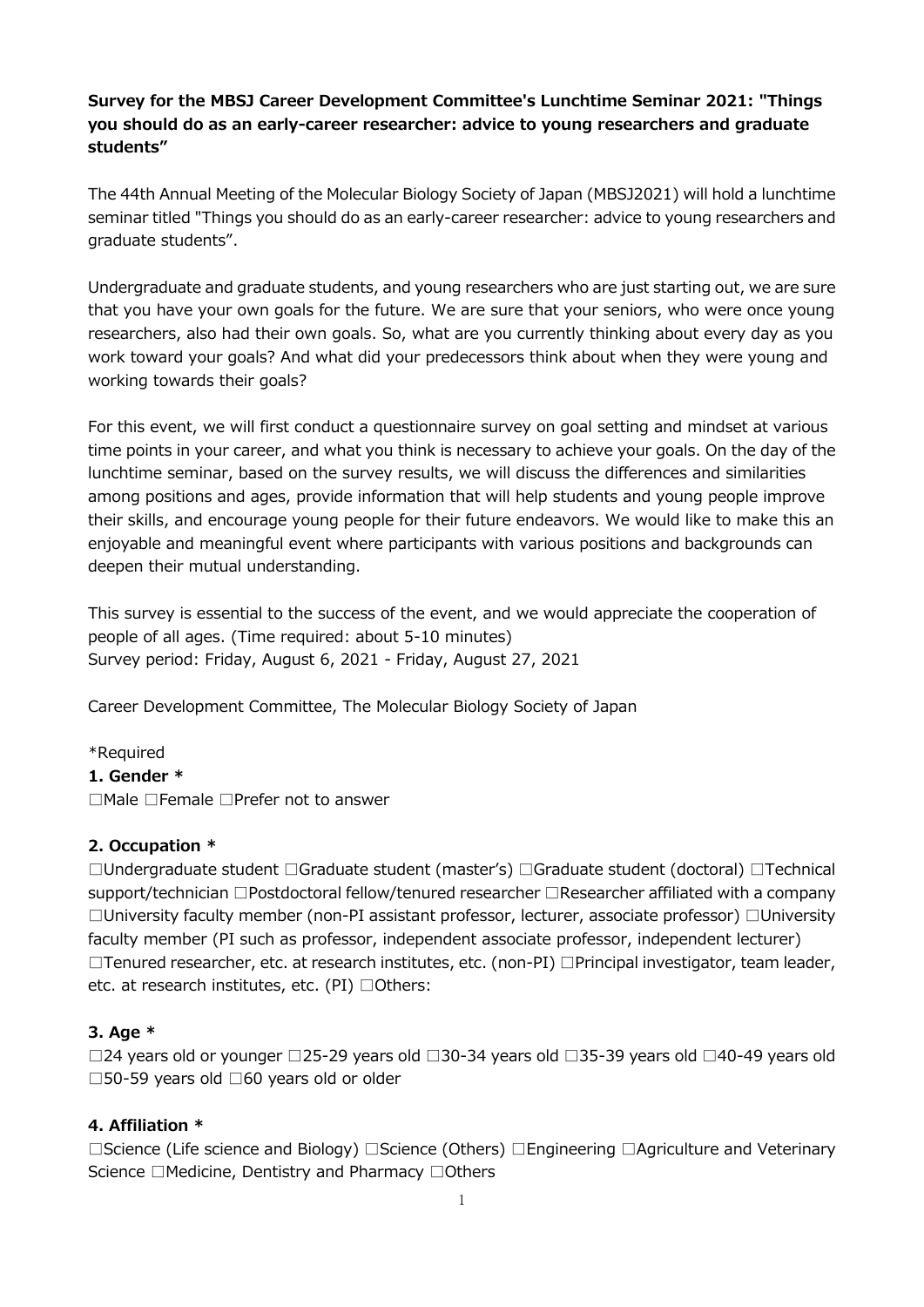### **The questions will follow. Please answer your category from the options below. Please select the appropriate one and proceed to the next. \***

□Student (undergraduate, master's or doctoral student)

□Postdoctoral researcher/fixed-term researcher

□Non-PI staff (associate professor, lecturer, assistant professor, non-tenured researcher, technical staff, etc.)

 $\square$ PI (professor, independent associate professor, independent lecturer/assistant professor, principal investigator, team leader, etc.)

#### **Student (undergraduate, currently enrolled in a master's or doctoral program)**

For questions that have "Other (free description)" as an option, you can also just select "Other" without writing anything.

#### **Please select one of them. \***

 $\Box$ I am currently enrolled in a doctoral course at a graduate school.

□I am currently enrolled in a master's course and wish to enter a doctoral course or am considering it.

 $\Box$ I am currently enrolled in a six-year undergraduate course in medicine, dentistry, veterinary medicine, etc., and wish to enter a doctoral course or am considering it.

 $\Box$ I am currently an undergraduate student and wish to enter a master's course or am considering it.  $\Box$ I am currently enrolled in a master's course and am not planning to enter a doctoral course.

 $\Box$ I am currently an undergraduate student and am not planning to enter a graduate school.

#### **Goal setting when you were in graduate school**

### **(For those who are currently enrolled in a doctoral course or master's course, or those who wish to enter a graduate school or are considering it)**

#### **5.What was your reason for entering the master's course? (Multiple answers allowed)**

\*4-year undergraduates, please answer the following questions as if you were going to graduate school; 6-year undergraduates, please go to Q6.

□I wanted to be a researcher □Research seemed interesting □There were professors I wanted to work with □I wanted to study abroad eventually □It seemed advantageous for employment □someone recommended it to me □I wanted to get a master's degree □I had no choice (failed in job hunting, etc.) □There was no deep reason (because my friends were also going on to graduate school, etc.) □Other:

**→Please go to Q6.** 

# **(For those who selected "I am currently an undergraduate student and am not planning to enter a graduate school")**

## **5-1. What is your reason for not thinking about entering a graduate school? (Multiple answers allowed)**

 $\Box$ I am not interested in research  $\Box$ I want to get a job and earn a salary (stable income)  $\Box$ From seeing my seniors in the lab □From seeing my professor in the lab □Difficulties with tuition payment and living expenses □I do not have the confidence to do research in graduate school □I am worried about my future after entering graduate school or obtaining a degree □it seems difficult to balance research with life events (marriage, childbirth, childcare, etc.) □Other:

**→Please go to Q13**.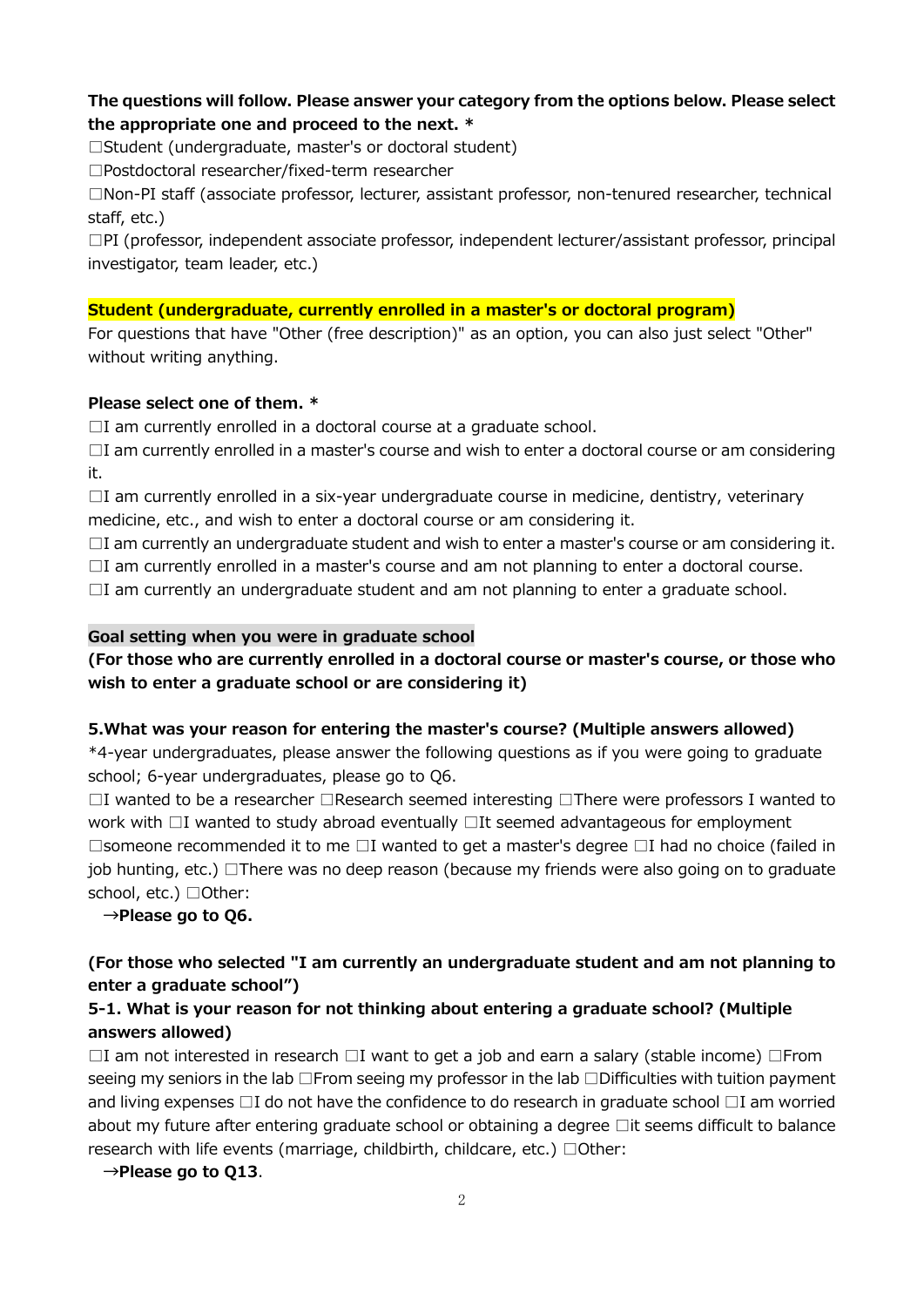#### **6. What was your reason for entering the doctoral course? (Multiple answers allowed)**

\*Undergraduates and master's course students, please answer the following questions as if you were enrolled in a doctoral course;

□I wanted to be a researcher □Research seemed interesting □There were professors I wanted to work with □My research in the master's course was interesting □I wanted to study abroad eventually □It seemed advantageous for employment □Someone recommended it to me □I wanted to get a doctoral degree □I had no choice (failed in job hunting, etc.) □There was no deep reason (because my friends were also going on to higher education, etc.)  $\Box$  Other:

**→Please go to Q7**.

# **(For those who selected "I am currently enrolled in a master's course and am not planning to enter a doctoral course")**

## **6-1. What is your reason for not thinking about entering a doctoral course? (Multiple answers allowed)**

 $\Box$ I am not interested in research  $\Box$ I want to get a job and earn a salary (stable income)  $\Box$ I see my seniors in the lab  $\Box$ I see my professors in the lab  $\Box$ tuition and living expenses are difficult  $\Box$ I do not have the confidence to do research in graduate school □I am worried about my future after entering graduate school or obtaining a degree □it seems difficult to balance research with life events (marriage, childbirth, childcare, etc.)  $\Box$ Other:

#### **→Please go to Q13**.

#### **7. What is your goal in your research? (Multiple answers allowed)**

□I want to do good research □I want to do research and make discoveries that will make every day more enjoyable □I want to do research and make discoveries that are academically interesting and important □I want to do research that is practically useful for the society □Some day, I want to publish my findings in prominent journals □Some day, I want to make a major discovery that would leave its mark on history □I want to do research on my own theme □I want to do research based on a long-term plan □I want to obtain a grant □I want to train future generations □I haven't thought that deeply about it yet □Other:

#### **8. What is your career goal? (Multiple answers allowed)**

 $\Box$ I want to get a stable job  $\Box$ I want to be a researcher in a company  $\Box$ I want to get a job doing research □I don't want to be a PI but want to stay in academia □I want to be a PI □I want to be a leading researcher in Japan or the world  $\Box I$  want to make a career for myself  $\Box I$  want to make money  $\Box$ I want to be famous  $\Box$ I want to start my own company  $\Box$ I want to move to a better research environment □I haven't thought that deeply about it yet □Other:

## **9. What are your life goals (things you are particularly interested in)? (Multiple answers allowed)**

 $\Box$ I want to pursue research even if I have to make other sacrifices  $\Box$ I want to balance research and family life □I want to balance research and hobbies □My family's happiness and growth □I want to meet a good partner  $\Box I$  want to have children  $\Box I$  want to maintain my health  $\Box I$  want to move abroad  $\Box$ I want to live a wealthy life  $\Box$ I want to have a permanent job  $\Box$ I want a job with retirement benefits □I want a job different from research □I want to live away from research after retirement □I want to be a researcher for life □I want to live a normal life □I am looking for a place where I can fit in  $\Box$ I am looking for something I can achieve  $\Box$ I want to contribute to society and the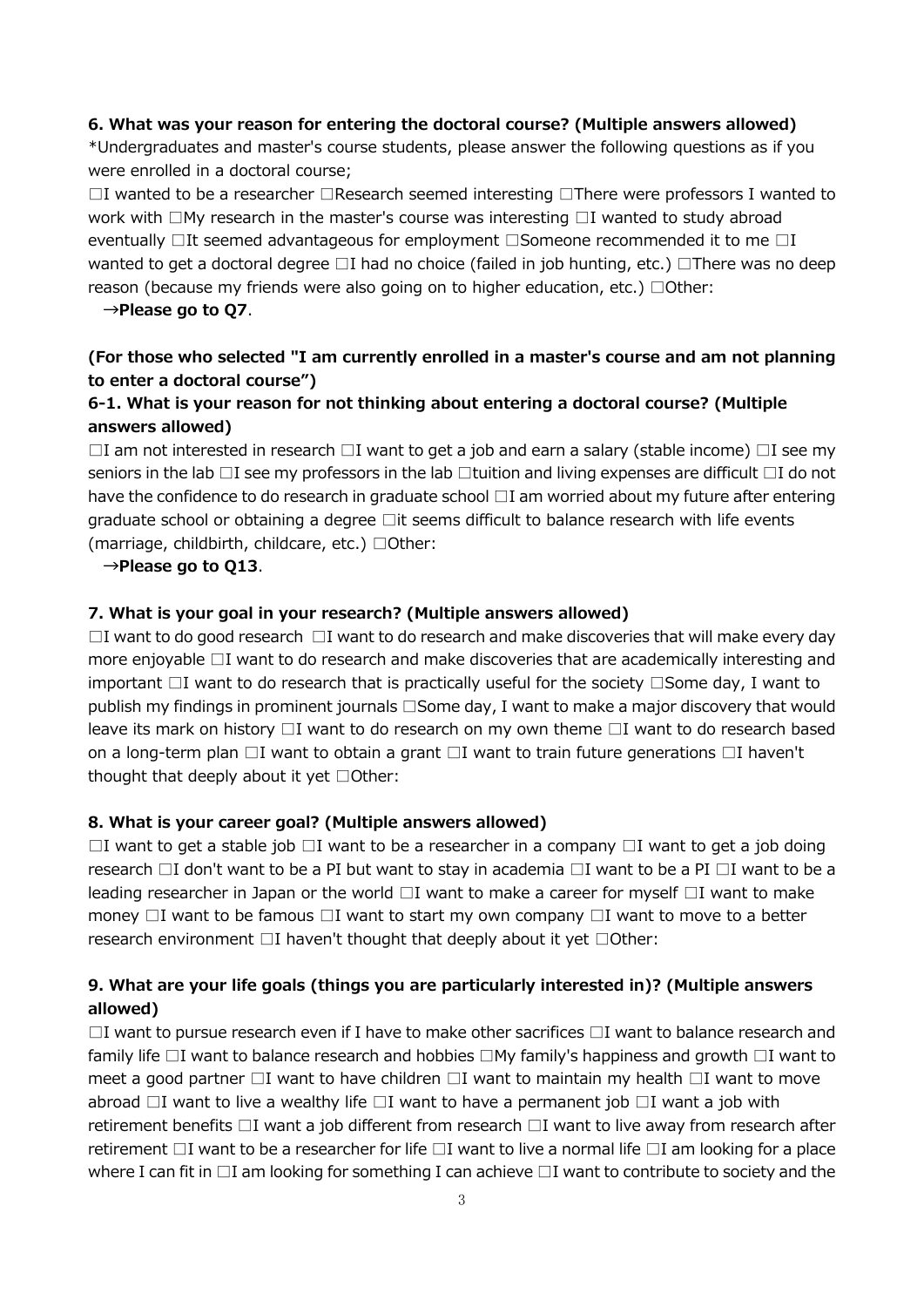community (personal volunteer activities, etc.)  $\Box I$  want to contribute to society and the community (directly or indirectly as a ripple effect of my research results)  $\Box$  I want to contribute to my organization  $\Box$ I want to have a relaxed research life  $\Box$ I want to become an influencer on SNS  $\Box$ I haven't thought much about it □Other:

#### **What is important for your success as a researcher?**

#### **10. What do you think is particularly important to your success as a researcher?**

#### **10-1. Research ability (Multiple answers allowed)**

□Manual dexterity □Accuracy of work □Ability to correct and adjust things □Ability to handle miscellaneous work (work other than your own research)□Processing speed of thoughts □Ability to think outside of the box □Ability to think through □Ability to think logically □Ability to think ahead and foresee the future □Ability to discuss with others □Reading ability □Writing ability □Speaking ability □English reading ability □English writing ability □English speaking ability

#### **10-2. Non-research abilities and personality traits (Multiple answers allowed)**

□Curiosity (in research) □Curiosity (on topics other than research, hobbies, etc.) □Broad education □Physical strength □Perseverance □Hate-to-lose attitude □Being optimistic □Confidence □Cooperativeness □Proactive attitude □Sociability □Leadership □Networking ability □Political ability □Educational ability and willingness to take care of others

#### **10-3. Environmental factors (Multiple answers allowed)**

□Luck □Experience of learning from failure / Experience of overcoming setbacks □Good research theme □Good laboratory □Good supervisor □Good research colleagues and friends □Good family environment □Presence of role models

#### **10-4. Research achievement (Multiple answers allowed)**

□Number of papers □Papers published in high impact journals □Research with originality (even if not in high impact journals) □Research with continuity (even if not in high impact journals)

#### **10-5. Ability to obtain research funding (Multiple answers allowed)**

□Proposing attractive research themes □Ability to write research proposals □Presentation skills at interviews □Ability to handle questions in interviews □Networking ability

## **10-6. Please feel free to describe anything else that you think is important for your success as a researcher. (Free form, maximum 1,600 characters)**

## **11. What skills do you think you can develop especially during your time as a student? (Multiple answers allowed)**

□Manual dexterity □Accuracy of work □Ability to correct and adjust things □Ability to handle miscellaneous work (work other than your own research)□Processing speed of thoughts □Ability to think outside of the box □Ability to think through □Ability to think logically □Ability to think ahead and foresee the future □Ability to discuss with others □Reading ability □Writing ability □Speaking ability □English reading ability □English writing ability □English speaking ability □Curiosity (in research) □Curiosity (on topics other than research, hobbies, etc.) □Broad education □Physical strength □Perseverance □Hate-to-lose attitude □Being optimistic □Confidence □Cooperativeness □Proactive attitude □Sociability □Leadership □Networking ability □Political ability □Educational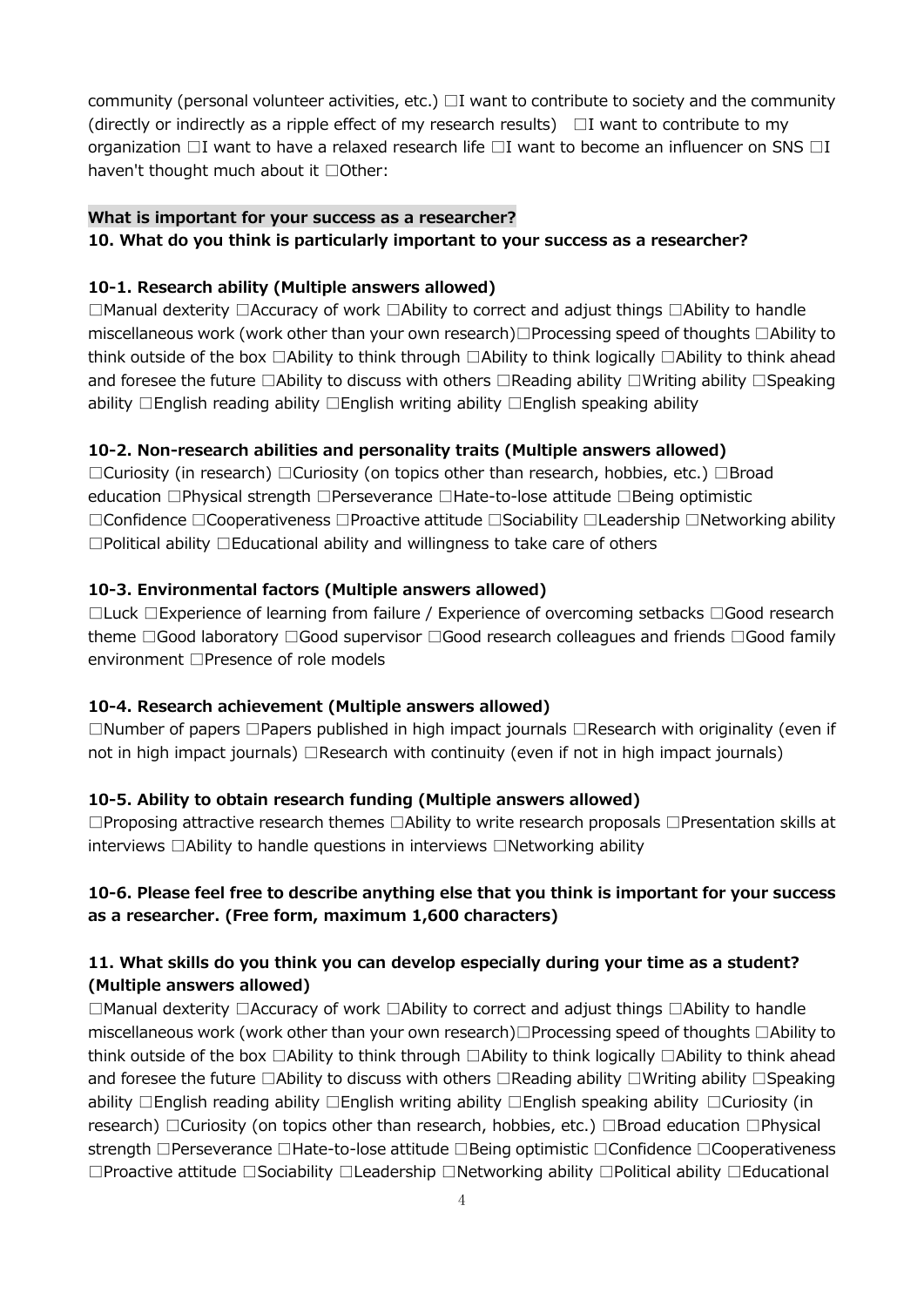ability and willingness to take care of others

# **12. Please feel free to write down anything else that you think is important for graduate students to achieve their goals. (Free form, no more than 1,600 characters)**

# **13. Please feel free to provide any further information. (Free form, no more than 1,600 characters)**

#### **Postdoctoral researcher/fixed-term researcher**

For questions that have "Other (free description)" as an option, you can also just select "Other" without writing anything.

#### **Goal setting when you were in graduate school**

#### **14. What was your reason for entering the master's course? (Multiple answers allowed)**

 $□I$  wanted to be a researcher  $□$ Research seemed interesting  $□$ There were professors I wanted to work with □I wanted to study abroad eventually □It seemed advantageous for employment □Someone recommended it to me □I wanted to get a master's degree □I had no choice (failed in job hunting, etc.) □There was no deep reason (because my friends were also going on to graduate school, etc.) □Other:

#### **15. What was your reason for entering the doctoral course? (Multiple answers allowed)**

□I wanted to be a researcher □Research seemed interesting □There were professors I wanted to work with □My research in the master's course was interesting □I wanted to study abroad eventually □It seemed advantageous for employment □Someone recommended it to me □I wanted to get a doctoral degree □I had no choice (failed in job hunting, etc.) □There was no deep reason (because my friends were also going on to higher education, etc.)  $\Box$ Other:

## **16. What was your research goal as a researcher when you were a student? (Multiple answers allowed)**

□I wanted to do good research □I wanted to do research and make discoveries that would make every day more enjoyable □I wanted to do research and make discoveries that were academically interesting and important  $\Box I$  wanted to do research that was practically useful for the society □Some day, I wanted to publish my findings in prominent journals □Some day, I wanted to make a major discovery that would leave its mark on history  $\Box$  I wanted to do research on my own theme  $□I$  wanted to do research based on a long-term plan  $□I$  wanted to obtain a grant  $□I$  wanted to train future generations  $\Box I$  didn't think that deeply about it yet  $\Box$ Other:

## **17. When you were a student, what was your career goal as a researcher? (Multiple answers allowed)**

 $□I$  wanted to get a stable job  $□I$  wanted to be a researcher in a company  $□I$  wanted to get a job doing research  $\Box I$  didn't want to be a PI but wanted to stay in academia  $\Box I$  wanted to be a PI  $\Box I$ wanted to be a leading researcher in Japan or the world  $\Box$ I wanted to make a career for myself  $\Box$ I wanted to make money  $\Box$ I wanted to be famous  $\Box$ I wanted to start my own company  $\Box$ I wanted to move to a better research environment  $\Box I$  didn't think that deeply about it yet  $\Box$ Other:

### **18. When you were a student, what were your life goals (things you were particularly interested in)? (Multiple answers allowed)**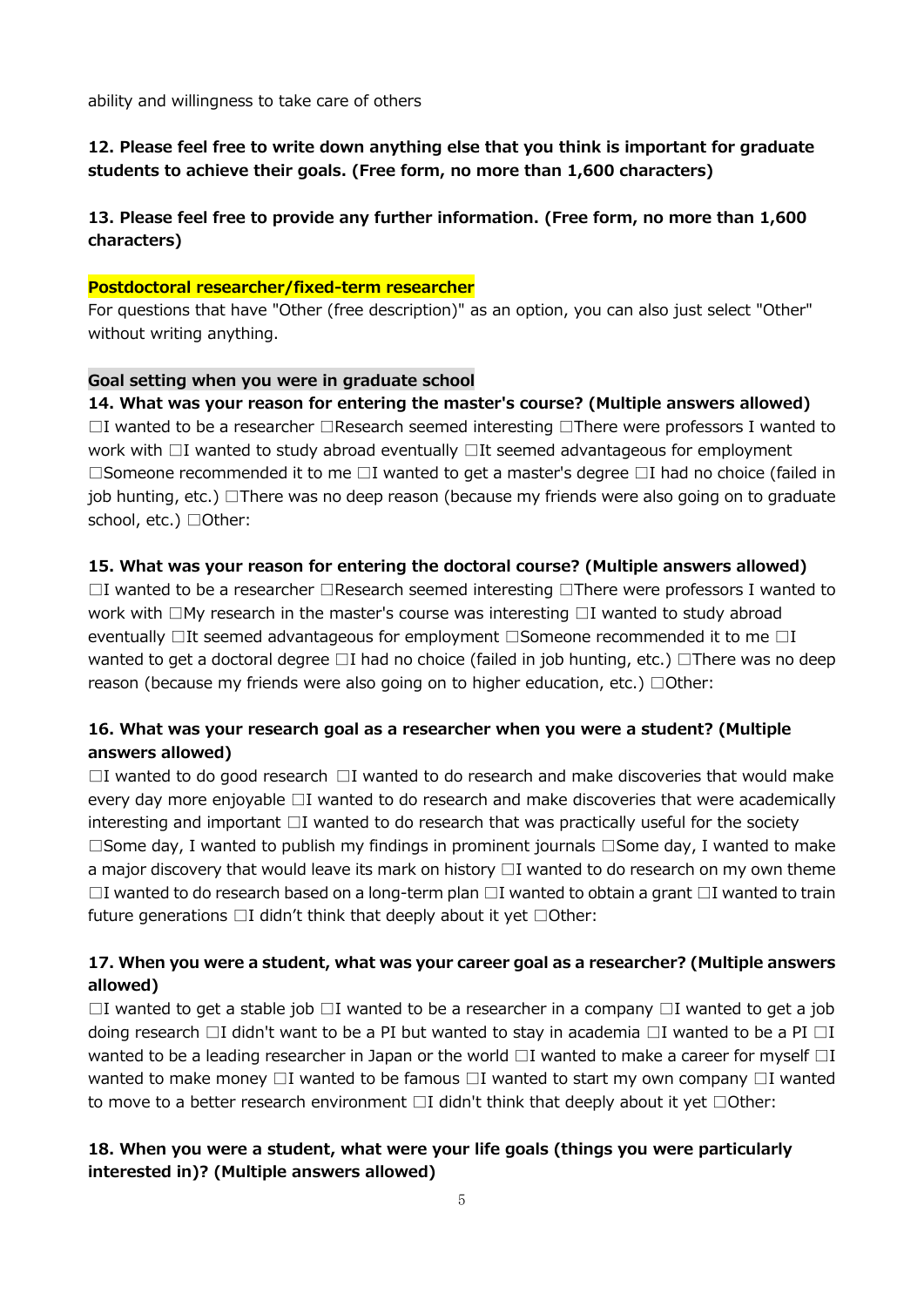$\Box$ I wanted to pursue research even if I had to make other sacrifices  $\Box$ I wanted to balance research and family life  $\Box$ I wanted to balance research and hobbies  $\Box$ My family's happiness and growth  $\Box$ I wanted to meet a good partner  $\square$ I wanted to have children  $\square$ I wanted to maintain my health  $\square$ I wanted to move abroad  $\Box$ I wanted to live a wealthy life  $\Box$ I wanted to have a permanent job  $\Box$ I wanted a job with retirement benefits □I wanted a job different from research □I wanted to live away from research after retirement □I wanted to be a researcher for life □I wanted to live a normal life □I was looking for a place where I could fit in □I was looking for something I could achieve  $\Box$ I wanted to contribute to society and the community (personal volunteer activities, etc.)  $\Box$ I wanted to contribute to society and the community (directly or indirectly as a ripple effect of my research results)  $\Box$ I wanted to contribute to my organization  $\Box$ I wanted to have a relaxed research life  $\Box$ I wanted to become an influencer on SNS  $\Box$ I did not think much about it  $\Box$ Other:

### **Current situation and current goal setting**

# **19-1. How did you find your first job after receiving your doctoral degree? (Multiple answers allowed)**

□Recruitment advertisement □Recommended by my supervisor □Recommended by my supervisor in graduate school □I found out about the position at an academic conference □I found out about it on the internet □I did my own research and inquired directly □Other:

## **19-2. What was the main reason you chose your first job after receiving your doctoral degree? (Multiple answers allowed)**

□Job and research content □Salary □Attractiveness of the research institution where I work □Attractiveness of the lab/PI where I work □Work location □Other:

## **20-1. How did you find your current position? (Multiple answers allowed)**

\*If the answer to Q19-1 is your current job, you do not need to answer this.

□Recruitment advertisement □Promotion within the same research organization □Recommended by my current supervisor □Recommended by my previous supervisor □I found out about the position at an academic conference □I found out about it on the internet □I did my own research and inquired directly □Other:

# **20-2. What is the main reason why you chose your current position? (Multiple answers allowed)**

\*If the answer to Q19-1 is your current job, you do not need to answer this.

□Job and research content □Salary □Attractiveness of the research institution where I work □Attractiveness of the lab/PI where I work □Work location □There were no other options □Other:

## **21. What are your current research goals as a researcher? (Multiple answers allowed)**

 $\Box$ I want to do good research  $\Box$ I want to do research and make discoveries that will make every day more enjoyable □I want to do research and make discoveries that are academically interesting and important □I want to do research that is practically useful for the society □Some day, I want to publish my findings in prominent journals □Some day, I want to make a major discovery that would leave its mark on history  $\Box I$  want to do research on my own theme  $\Box I$  want to do research based on a long-term plan □I want to obtain a grant □I want to train future generations □I haven't thought that deeply about it yet □Other:

#### **22. What is your current career goal as a researcher? (Multiple answers allowed)**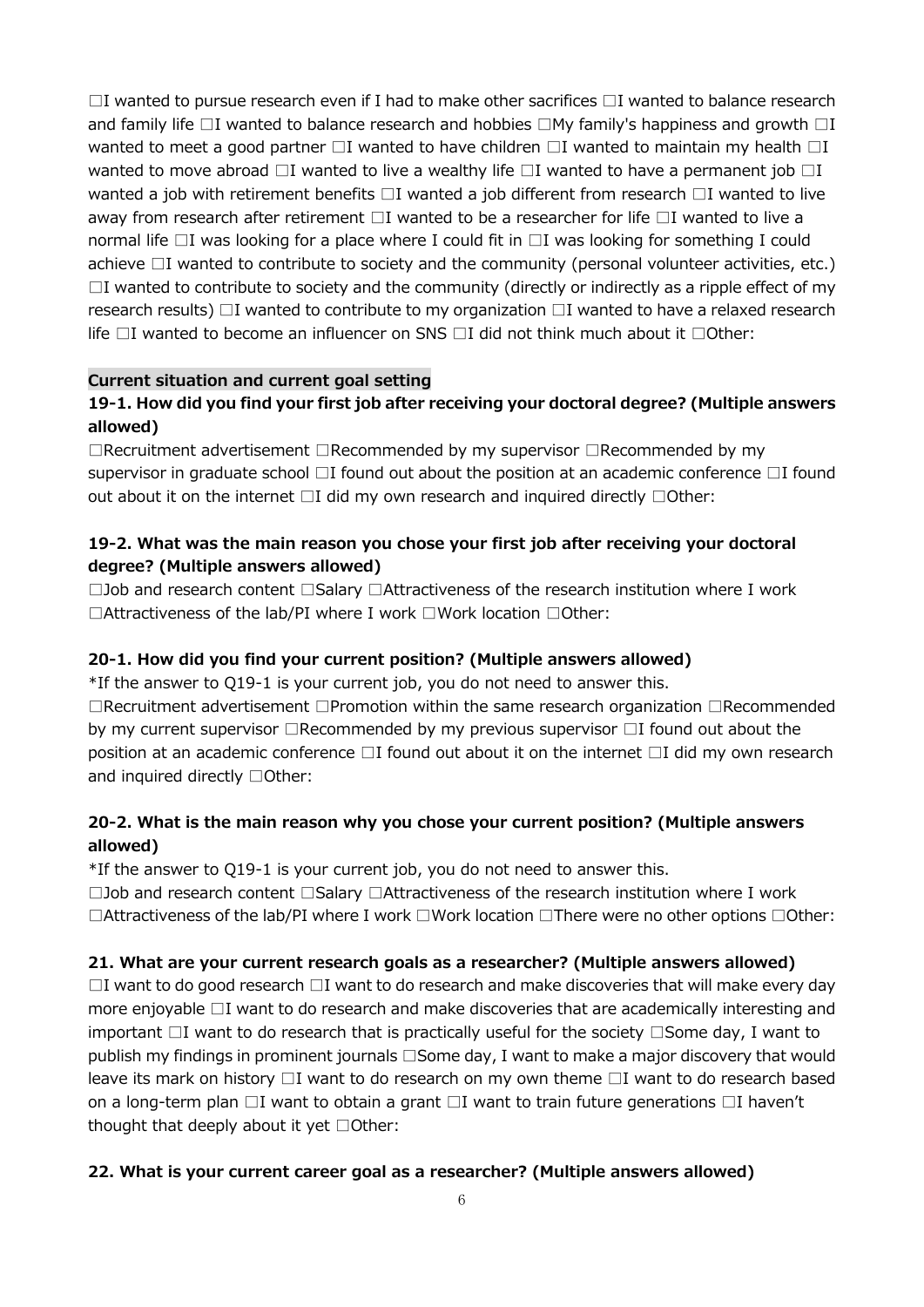$□I$  want to get a stable job  $□I$  want to be a researcher in a company  $□I$  want to get a job doing research □I don't want to be a PI but want to stay in academia □I want to be a PI □I want to be a leading researcher in Japan or the world  $\Box I$  want to make a career for myself  $\Box I$  want to make money  $\Box$ I want to be famous  $\Box$ I want to start my own company  $\Box$ I want to move to a better research environment □I haven't thought that deeply about it yet □Other:

# **23. What are your current life goals (things you are particularly interested in)? (Multiple answers allowed)**

 $\Box$ I want to pursue research even if I have to make other sacrifices  $\Box$ I want to balance research and family life □I want to balance research and hobbies □My family's happiness and growth □I want to meet a good partner  $\Box$ I want to have children  $\Box$ I want to maintain my health  $\Box$ I want to move abroad  $\Box$ I want to live a wealthy life  $\Box$ I want to have a permanent job  $\Box$ I want a job with retirement benefits □I want a job different from research □I want to live away from research after retirement □I want to be a researcher for life □I want to live a normal life □I am looking for a place where I can fit in  $\Box$ I am looking for something I can achieve  $\Box$ I want to contribute to society and the community (personal volunteer activities, etc.)  $\Box I$  want to contribute to society and the community (directly or indirectly as a ripple effect of my research results)  $\Box$  I want to contribute to my organization  $\Box$ I want to have a relaxed research life  $\Box$ I want to become an influencer on SNS  $\Box$ I haven't thought much about it □Other:

# **What is important for your success as a researcher?**

#### **24. What do you think is particularly important to your success as a researcher?**

### **24-1. Research ability (Multiple answers allowed)**

□Manual dexterity □Accuracy of work □Ability to correct and adjust things □Ability to handle miscellaneous work (work other than your own research)□Processing speed of thoughts □Ability to think outside of the box □Ability to think through □Ability to think logically □Ability to think ahead and foresee the future □Ability to discuss with others □Reading ability □Writing ability □Speaking ability □English reading ability □English writing ability □English speaking ability

#### **24-2. Non-research abilities and personality traits (Multiple answers allowed)**

□Curiosity (in research) □ Curiosity (on topics other than research, hobbies, etc.) □Broad education □Physical strength □Perseverance □Hate-to-lose attitude □Being optimistic □Confidence □Cooperativeness □Proactive attitude □Sociability □Leadership □Networking ability □Political ability □Educational ability and willingness to take care of others

#### **24-3. Environmental factors (Multiple answers allowed)**

□Luck □Experience of learning from failure / Experience of overcoming setbacks □Good research theme □Good laboratory □Good supervisor □Good research colleagues and friends □Good family environment □Presence of role models

#### **24-4. Research achievement (Multiple answers allowed)**

□Number of papers □Papers published in high impact journals □Research with originality (even if not in high impact journals) □Research with continuity (even if not in high impact journals)

#### **24-5. Ability to obtain research funding (Multiple answers allowed)**

□Proposing attractive research themes □Ability to write research proposals □Presentation skills at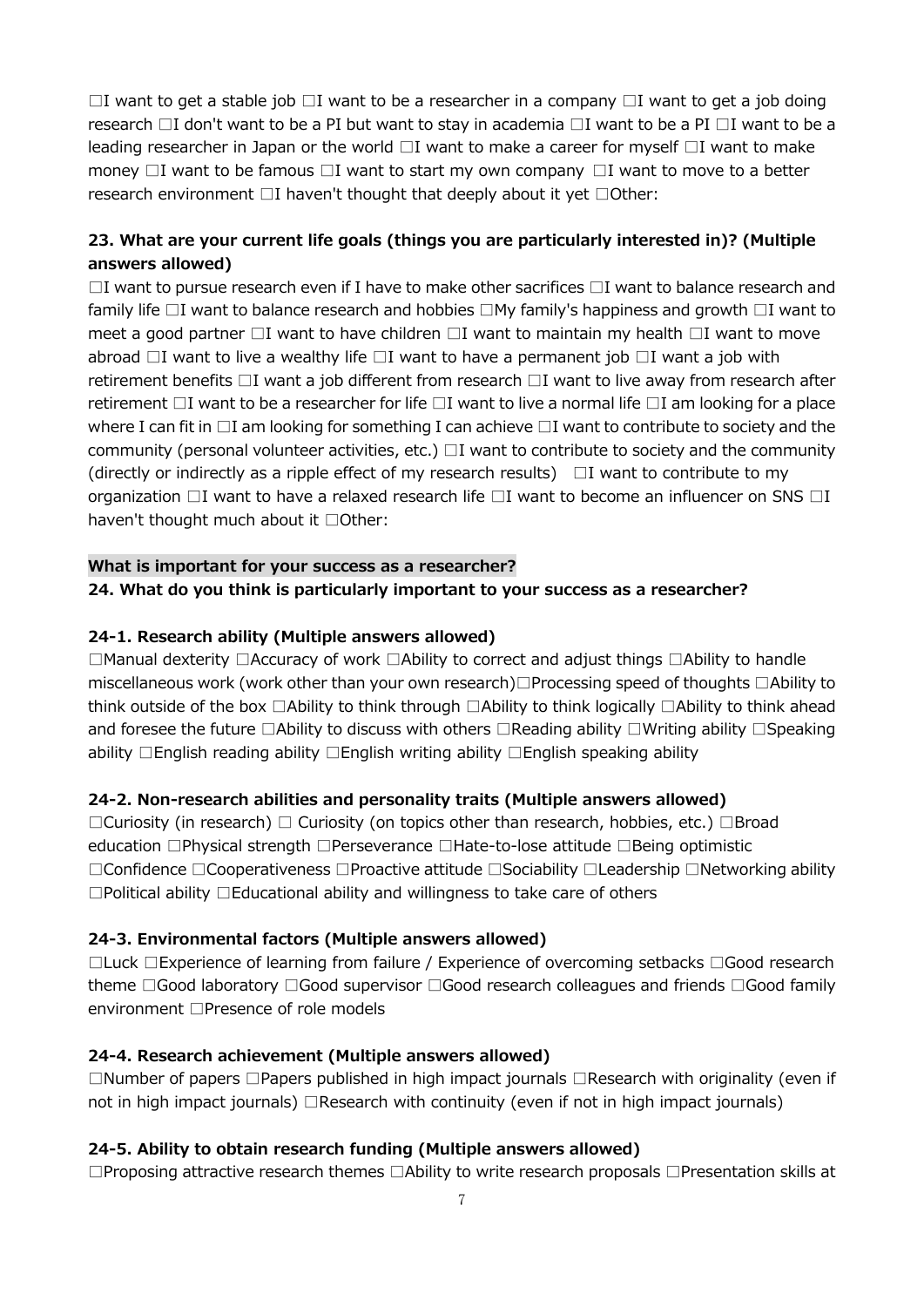interviews □Ability to handle questions in interviews □Networking ability

## **24-6. Please feel free to describe anything else that you think is important for your success as a researcher. (Free form, maximum 1,600 characters)**

# **25. What skills do you think you can develop especially during your time as a student? (Multiple answers allowed)**

□Manual dexterity □Accuracy of work □Ability to correct and adjust things □Ability to handle miscellaneous work (work other than your own research)□Processing speed of thoughts □Ability to think outside of the box □Ability to think through □Ability to think logically □Ability to think ahead and foresee the future □Ability to discuss with others □Reading ability □Writing ability □Speaking ability □English reading ability □English writing ability □English speaking ability □Curiosity (in research) □Curiosity (on topics other than research, hobbies, etc.) □Broad education □Physical strength □Perseverance □Hate-to-lose attitude □Being optimistic □Confidence □Cooperativeness □Proactive attitude □Sociability □Leadership □Networking ability □Political ability □Educational ability and willingness to take care of others

# **26. What skills do you think you can develop especially after starting to work? (Multiple answers allowed)**

□Manual dexterity □Accuracy of work □Ability to correct and adjust things □Ability to handle miscellaneous work (work other than your own research)□Processing speed of thoughts □Ability to think outside of the box □Ability to think through □Ability to think logically □Ability to think ahead and foresee the future □Ability to discuss with others □Reading ability □Writing ability □Speaking ability □English reading ability □English writing ability □English speaking ability □Curiosity (in research) □Curiosity (on topics other than research, hobbies, etc.) □Broad education □Physical strength □Perseverance □Hate-to-lose attitude □Being optimistic □Confidence □Cooperativeness □Proactive attitude □Sociability □Leadership □Networking ability □Political ability □Educational ability and willingness to take care of others

**27. If there are anything else that you think are important in your current job or that you learned as you get older (i.e., things you had done that were useful, things you should have done), please feel free to write them down. (Free form, no more than 1,600 characters)**

**28. Please feel free to provide any further information. (Free form, no more than 1,600 characters)**

### **Non-PI staff (associate professor, lecturer, assistant professor, non-tenured researcher, technical staff, etc.)**

For questions that have "Other (free description)" as an option, you can also just select "Other" without writing anything.

#### **Goal setting when you were in graduate school**

**29. What was your reason for entering the master's course? (Multiple answers allowed)** □I wanted to be a researcher □Research seemed interesting □There were professors I wanted to work with □I wanted to study abroad eventually □It seemed advantageous for employment □someone recommended it to me □I wanted to get a master's degree □I had no choice (failed in job hunting, etc.) □There was no deep reason (because my friends were also going on to graduate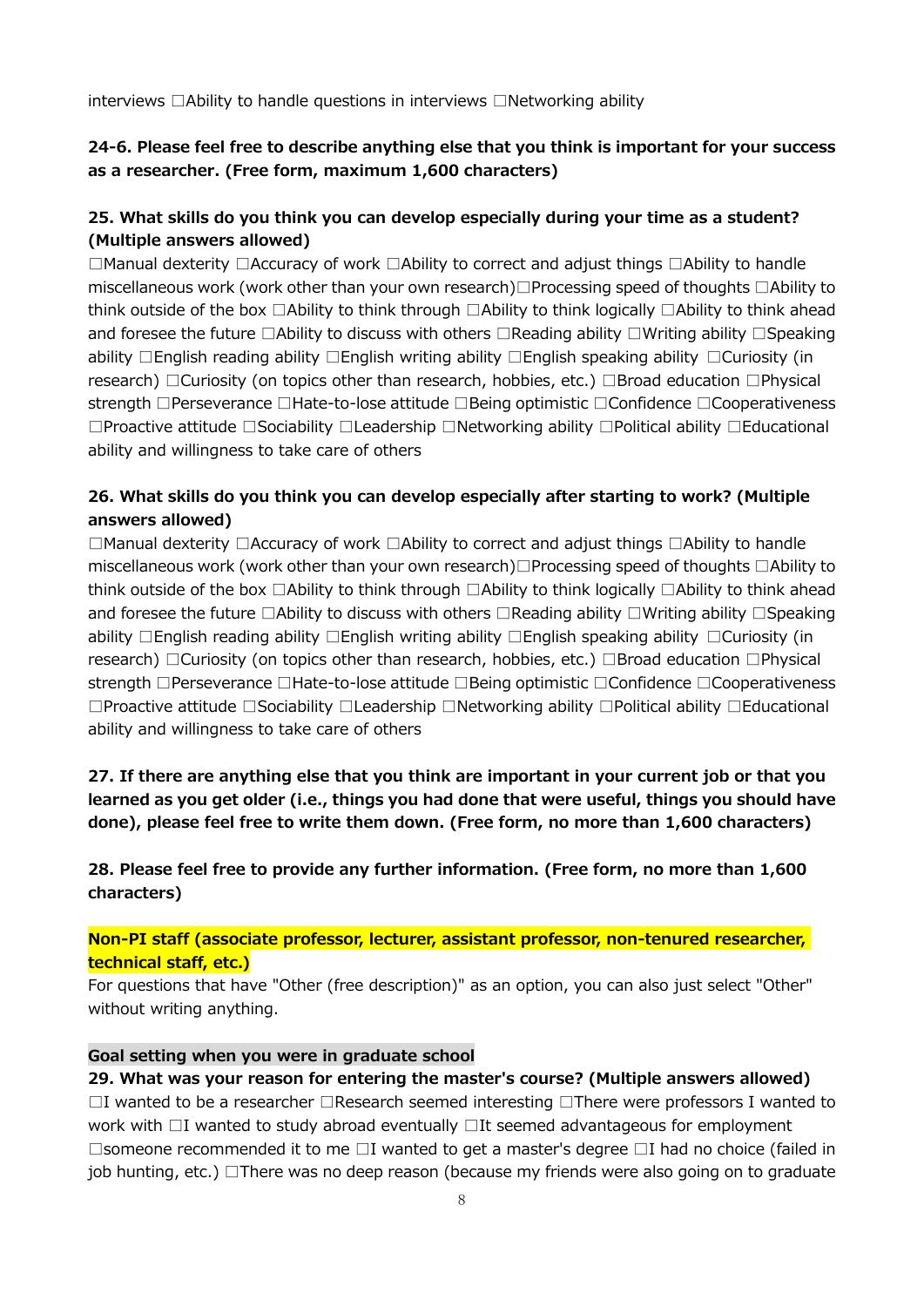school, etc.) □Other:

### **30. What was your reason for entering the doctoral course? (Multiple answers allowed)**

 $□I$  wanted to be a researcher  $□$ Research seemed interesting  $□$ There were professors I wanted to work with □My research in the master's course was interesting □I wanted to study abroad eventually □It seemed advantageous for employment □Someone recommended it to me □I wanted to get a doctoral degree □I had no choice (failed in job hunting, etc.) □There was no deep reason (because my friends were also going on to higher education, etc.)  $\Box$ Other:

# **31. What was your research goal as a researcher when you were a student? (Multiple answers allowed)**

\*No data due to incomplete web survey system

(Planned response options are the same as for Q21)

# **32. When you were a student, what was your career goal as a researcher? (Multiple answers allowed)**

 $□I$  wanted to get a stable job  $□I$  wanted to be a researcher in a company  $□I$  wanted to get a job doing research  $\Box I$  didn't want to be a PI but wanted to stay in academia  $\Box I$  wanted to be a PI  $\Box I$ wanted to be a leading researcher in Japan or the world  $\Box$ I wanted to make a career for myself  $\Box$ I wanted to make money  $\Box$ I wanted to be famous  $\Box$ I wanted to start my own company  $\Box$ I wanted to move to a better research environment □I didn't think that deeply about it yet □Other:

# **33. When you were a student, what were your life goals (things you were particularly interested in)? (Multiple answers allowed)**

 $\Box$ I wanted to pursue research even if I had to make other sacrifices  $\Box$ I wanted to balance research and family life  $\Box$ I wanted to balance research and hobbies  $\Box$ My family's happiness and growth  $\Box$ I wanted to meet a good partner  $\Box$ I wanted to have children  $\Box$ I wanted to maintain my health  $\Box$ I wanted to move abroad  $\Box$ I wanted to live a wealthy life  $\Box$ I wanted to have a permanent job  $\Box$ I wanted a job with retirement benefits □I wanted a job different from research □I wanted to live away from research after retirement □I wanted to be a researcher for life □I wanted to live a normal life □I was looking for a place where I could fit in □I was looking for something I could achieve □I wanted to contribute to society and the community (personal volunteer activities, etc.)  $\Box$ I wanted to contribute to society and the community (directly or indirectly as a ripple effect of my research results) □I wanted to contribute to my organization □I wanted to have a relaxed research life  $\Box$ I wanted to become an influencer on SNS  $\Box$ I did not think much about it  $\Box$ Other:

## **Current situation and current goal setting**

## **34-1. How did you find your first job after receiving your doctoral degree? (Multiple answers allowed)**

□Recruitment advertisement □Recommended by my supervisor □Recommended by my supervisor in graduate school  $\Box$ I found out about the position at an academic conference  $\Box$ I found out about it on the internet □I did my own research and inquired directly □Other:

# **34-2. What was the main reason you chose your first job after receiving your doctoral degree? (Multiple answers allowed)**

□Job and research content □Salary □Attractiveness of the research institution where I work □Attractiveness of the lab/PI where I work □Work location □Other: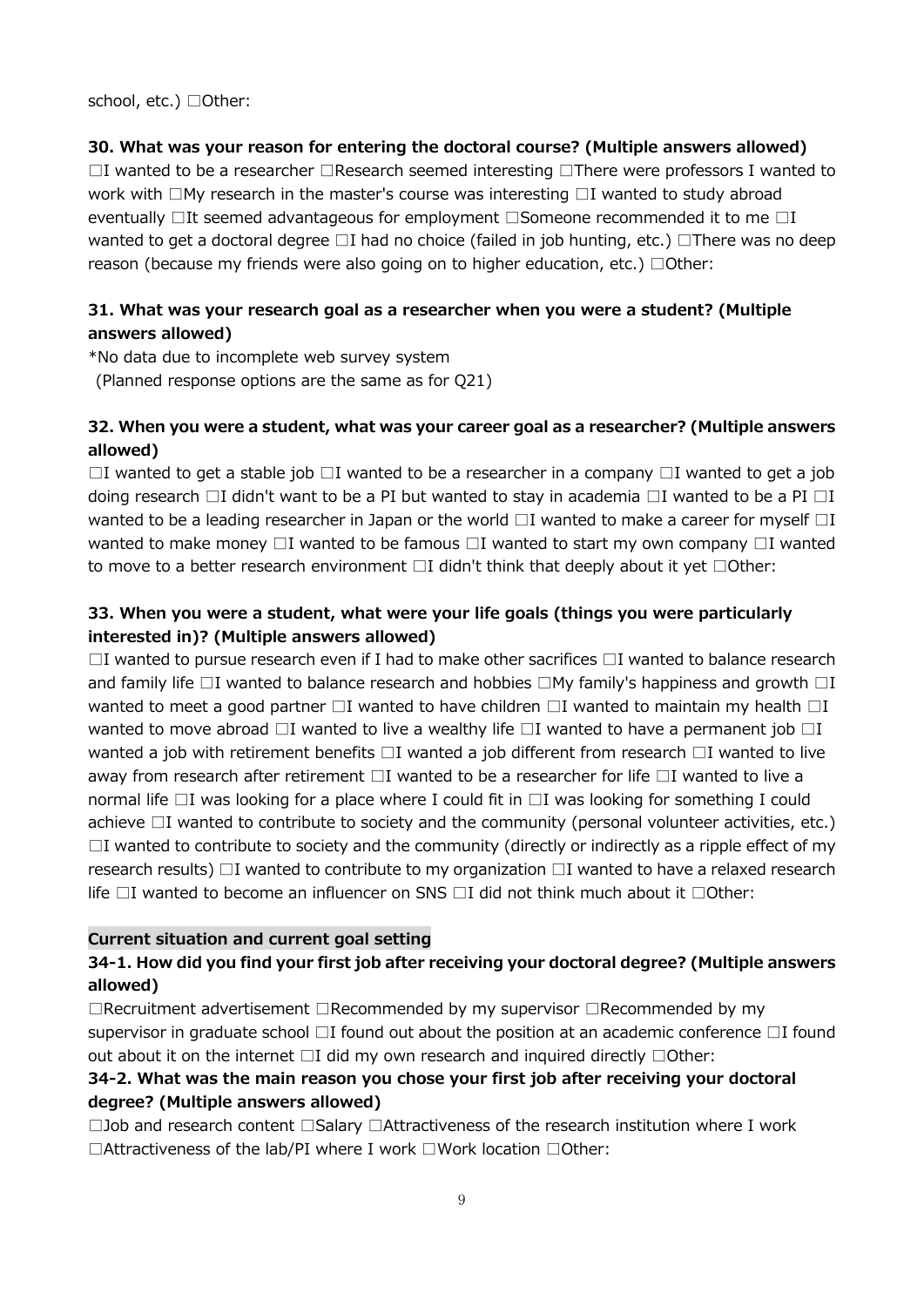# **35-1. How did you find your current position? (Multiple answers allowed)**

\*If the answer to Q34-1 is your current job, you do not need to answer this.

□Recruitment advertisement □Promotion within the same research organization □Recommended by my current supervisor □Recommended by my previous supervisor □I found out about the position at an academic conference □I found out about it on the internet □I did my own research and inquired directly □Other:

# **35-2. What is the main reason why you chose your current position? (Multiple answers allowed)**

\*If the answer to Q34-1 is your current job, you do not need to answer this.

□Job and research content □Salary □Attractiveness of the research institution where I work □Attractiveness of the lab/PI where I work □Work location □There were no other options □Other:

# **36. What are your current research goals as a researcher? (Multiple answers allowed)**

 $\Box$ I want to do good research  $\Box$ I want to do research and make discoveries that will make every day more enjoyable □I want to do research and make discoveries that are academically interesting and important □I want to do research that is practically useful for the society □Some day, I want to publish my findings in prominent journals □Some day, I want to make a major discovery that would leave its mark on history  $\Box I$  want to do research on my own theme  $\Box I$  want to do research based on a long-term plan □I want to obtain a grant □I want to train future generations □I haven't thought that deeply about it yet □Other:

# **37. What is your current career goal as a researcher? (Multiple answers allowed)**

 $\Box$ I want to get a stable job  $\Box$ I want to be a researcher in a company  $\Box$ I want to get a job doing research □I don't want to be a PI but want to stay in academia □I want to be a PI □I want to be a leading researcher in Japan or the world  $\Box I$  want to make a career for myself  $\Box I$  want to make money  $\Box$ I want to be famous  $\Box$ I want to start my own company  $\Box$ I want to move to a better research environment □I haven't thought that deeply about it yet □Other:

# **38. What are your current life goals (things you are particularly interested in)? (Multiple answers allowed)**

 $\Box$ I want to pursue research even if I have to make other sacrifices  $\Box$ I want to balance research and family life □I want to balance research and hobbies □My family's happiness and growth □I want to meet a good partner  $\Box$  I want to have children  $\Box$  I want to maintain my health  $\Box$  I want to move abroad  $\Box$  I want to live a wealthy life  $\Box I$  want to have a permanent job  $\Box I$  want a job with retirement benefits □I want a job different from research □I want to live away from research after retirement □I want to be a researcher for life □I want to live a normal life □I am looking for a place where I can fit in  $\Box$ I am looking for something I can achieve  $\Box$ I want to contribute to society and the community (personal volunteer activities, etc.)  $\Box$ I want to contribute to society and the community (directly or indirectly as a ripple effect of my research results)  $\Box$  I want to contribute to my organization  $\Box$ I want to have a relaxed research life  $\Box$ I want to become an influencer on SNS  $\Box$ I haven't thought much about it □Other:

# **What is important for your success as a researcher? 39. What do you think is particularly important to your success as a researcher?**

## **39-1. Research ability (Multiple answers allowed)**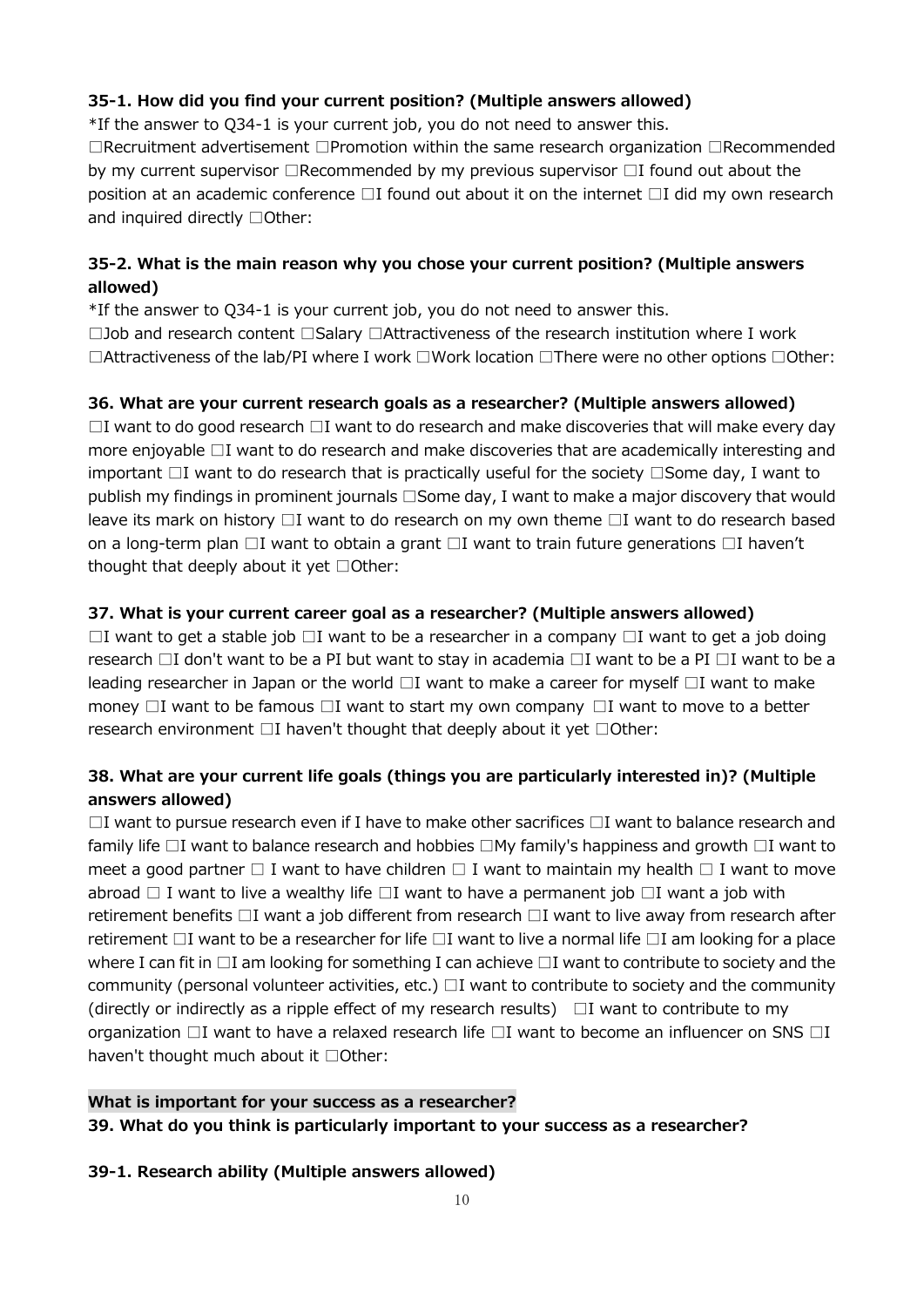□Manual dexterity □Accuracy of work □Ability to correct and adjust things □Ability to handle miscellaneous work (work other than your own research)□Processing speed of thoughts □Ability to think outside of the box □Ability to think through □Ability to think logically □Ability to think ahead and foresee the future □Ability to discuss with others □Reading ability □Writing ability □Speaking ability □English reading ability □English writing ability □English speaking ability

#### **39-2. Non-research abilities and personality traits (Multiple answers allowed)**

□Curiosity (in research) □Curiosity (on topics other than research, hobbies, etc.) □Broad education □ Physical strength □ Perseverance □Hate-to-lose attitude □Being optimistic □Confidence □Cooperativeness □Proactive attitude □Sociability □Leadership □Networking ability □Political ability □Educational ability and willingness to take care of others

#### **39-3. Environmental factors (Multiple answers allowed)**

□Luck □Experience of learning from failure / Experience of overcoming setbacks □Good research theme □Good laboratory □Good supervisor □Good research colleagues and friends □Good family environment □Presence of role models

#### **39-4. Research achievement (Multiple answers allowed)**

□Number of papers □Papers published in high impact journals □Research with originality (even if not in high impact journals) □Research with continuity (even if not in high impact journals)

### **39-5. Ability to obtain research funding (Multiple answers allowed)**

□Proposing attractive research themes □Ability to write research proposals □Presentation skills at interviews □Ability to handle questions in interviews □Networking ability

# **39-6. Please feel free to describe anything else that you think is important for your success as a researcher. (Free form, maximum 1,600 characters)**

# **40. What skills do you think you can develop especially during your time as a student? (Multiple answers allowed)**

□Manual dexterity □Accuracy of work □Ability to correct and adjust things □Ability to handle miscellaneous work (work other than your own research)□Processing speed of thoughts □Ability to think outside of the box □Ability to think through □Ability to think logically □Ability to think ahead and foresee the future □Ability to discuss with others □Reading ability □Writing ability □Speaking ability □English reading ability □English writing ability □English speaking ability □Curiosity (in research) □Curiosity (on topics other than research, hobbies, etc.) □Broad education □Physical strength □Perseverance □Hate-to-lose attitude □Being optimistic □Confidence □Cooperativeness □Proactive attitude □Sociability □Leadership □Networking ability □Political ability □Educational ability and willingness to take care of others

## **41. What skills do you think you can develop especially after starting to work? (Multiple answers allowed)**

□Manual dexterity □Accuracy of work □Ability to correct and adjust things □Ability to handle miscellaneous work (work other than your own research)□Processing speed of thoughts □Ability to think outside of the box □Ability to think through □Ability to think logically □Ability to think ahead and foresee the future □Ability to discuss with others □Reading ability □Writing ability □Speaking ability □English reading ability □English writing ability □English speaking ability □Curiosity (in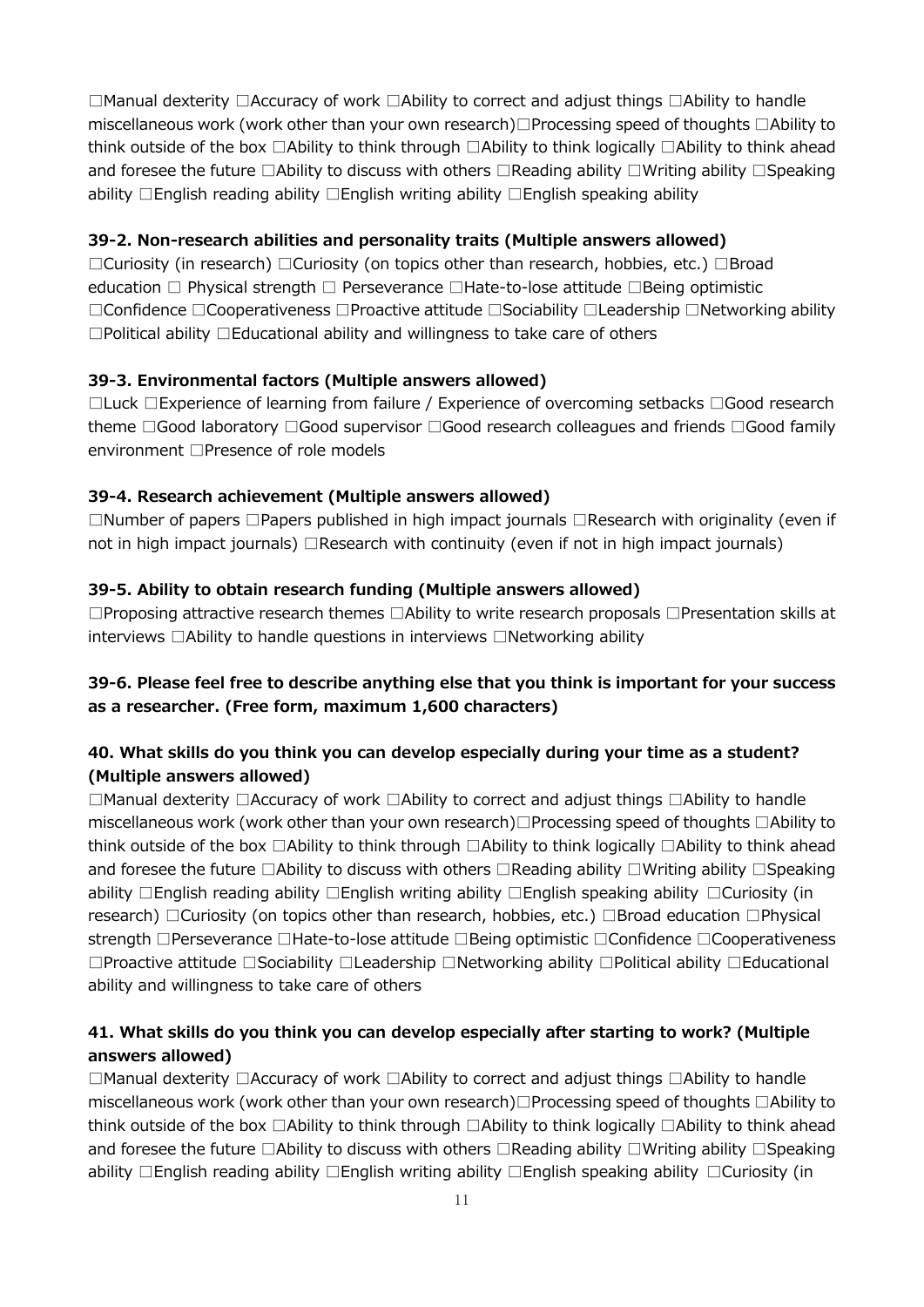research) □Curiosity (on topics other than research, hobbies, etc.) □Broad education □Physical strength □Perseverance □Hate-to-lose attitude □Being optimistic □Confidence □Cooperativeness □Proactive attitude □Sociability □Leadership □Networking ability □Political ability □Educational ability and willingness to take care of others

**42. If there are anything else that you think are important in your current job or that you learned as you get older (i.e., things you had done that were useful, things you should have done), please feel free to write them down. (Free form, no more than 1,600 characters)**

**43. Please feel free to provide any further information. (Free form, no more than 1,600 characters)**

**PI (professor, independent associate professor, independent lecturer/assistant professor, principal investigator, team leader, etc.)**

For questions that have "Other (free description)" as an option, you can also just select "Other" without writing anything.

#### **Goal setting when you were in graduate school**

**44. What was your reason for entering the master's course? (Multiple answers allowed)** □I wanted to be a researcher □Research seemed interesting □There were professors I wanted to work with □I wanted to study abroad eventually □It seemed advantageous for employment □someone recommended it to me □I wanted to get a master's degree □I had no choice (failed in job hunting, etc.) □There was no deep reason (because my friends were also going on to graduate school, etc.) □Other:

#### **45. What was your reason for entering the doctoral course? (Multiple answers allowed)**

□I wanted to be a researcher □Research seemed interesting □There were professors I wanted to work with □My research in the master's course was interesting □I wanted to study abroad eventually □It seemed advantageous for employment □Someone recommended it to me □I wanted to get a doctoral degree □I had no choice (failed in job hunting, etc.) □There was no deep reason (because my friends were also going on to higher education, etc.)  $\Box$ Other:

## **46. What was your research goal as a researcher when you were a student? (Multiple answers allowed)**

 $\Box$ I wanted to do good research  $\Box$ I wanted to do research and make discoveries that would make every day more enjoyable □I wanted to do research and make discoveries that were academically interesting and important □I wanted to do research that was practically useful for the society □Some day, I wanted to publish my findings in prominent journals □Some day, I wanted to make a major discovery that would leave its mark on history  $\Box$  I wanted to do research on my own theme  $□I$  wanted to do research based on a long-term plan  $□I$  wanted to obtain a grant  $□I$  wanted to train future generations  $\Box I$  didn't think that deeply about it yet  $\Box$ Other:

### **47. When you were a student, what was your career goal as a researcher? (Multiple answers allowed)**

 $□I$  wanted to get a stable job  $□I$  wanted to be a researcher in a company  $□I$  wanted to get a job doing research  $\Box I$  didn't want to be a PI but wanted to stay in academia  $\Box I$  wanted to be a PI  $\Box I$ wanted to be a leading researcher in Japan or the world  $\Box$ I wanted to make a career for myself  $\Box$ I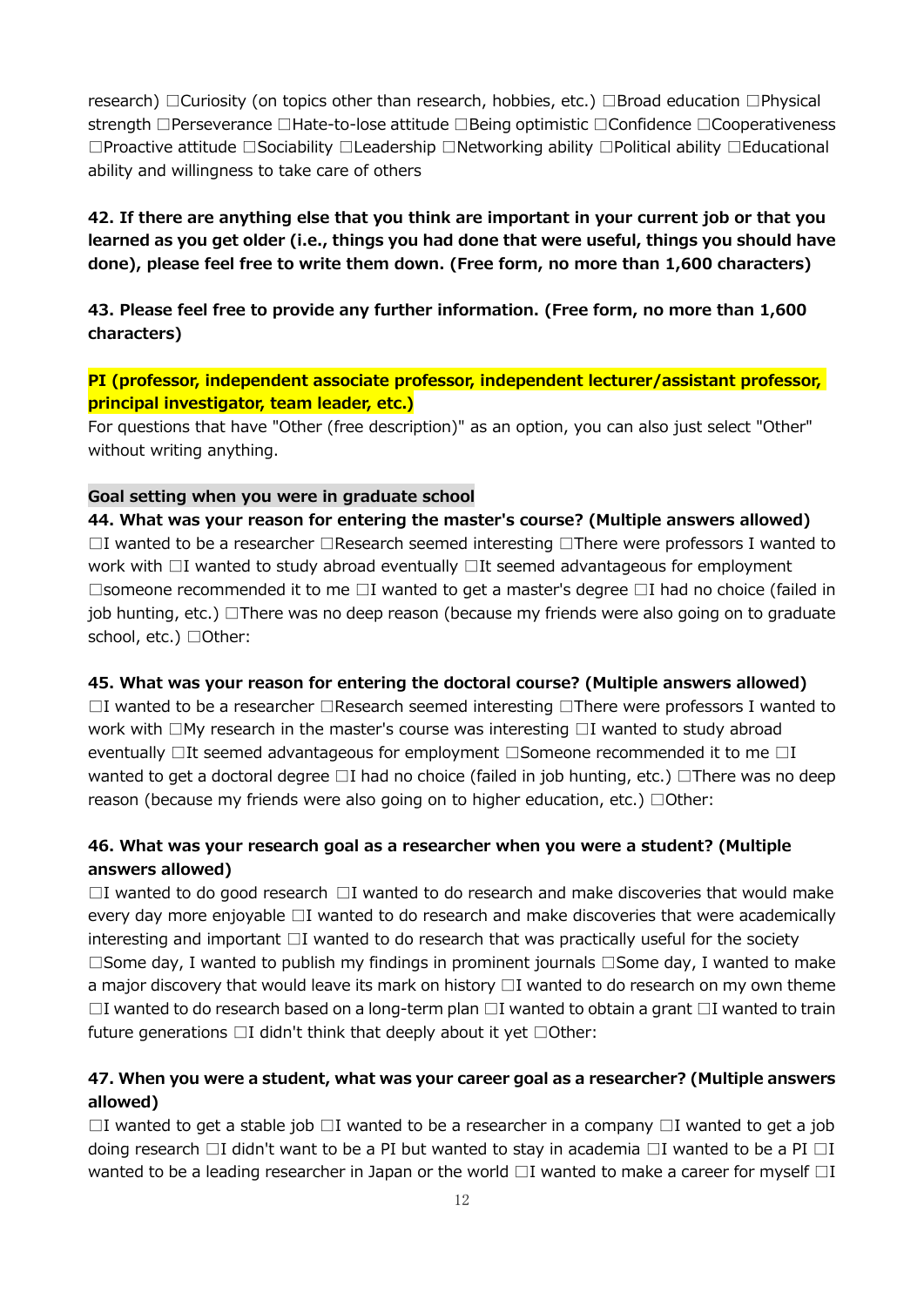wanted to make money  $\Box$ I wanted to be famous  $\Box$ I wanted to start my own company  $\Box$ I wanted to move to a better research environment  $\Box I$  didn't think that deeply about it yet  $\Box$ Other:

#### **48. When you were a student, what were your life goals (things you were particularly interested in)? (Multiple answers allowed)**

 $\Box$ I wanted to pursue research even if I had to make other sacrifices  $\Box$ I wanted to balance research and family life  $\Box$ I wanted to balance research and hobbies  $\Box$ My family's happiness and growth  $\Box$ I wanted to meet a good partner  $\square$  I wanted to have children  $\square$  I wanted to maintain my health  $\square$ I wanted to move abroad  $\Box$ I wanted to live a wealthy life  $\Box$ I wanted to have a permanent job  $\Box$ I wanted a job with retirement benefits  $\square$ I wanted a job different from research  $\square$ I wanted to live away from research after retirement □I wanted to be a researcher for life □I wanted to live a normal life □I was looking for a place where I could fit in □I was looking for something I could achieve □I wanted to contribute to society and the community (personal volunteer activities, etc.)  $\Box$ I wanted to contribute to society and the community (directly or indirectly as a ripple effect of my research results) □I wanted to contribute to my organization □I wanted to have a relaxed research life □I wanted to become an influencer on SNS □I did not think much about it □Other:

#### **Current situation and current goal setting**

### **49-1. How did you find your first job after receiving your doctoral degree? (Multiple answers allowed)**

□Recruitment advertisement □Recommended by my supervisor □Recommended by my supervisor in graduate school  $\Box$ I found out about the position at an academic conference  $\Box$ I found out about it on the internet □I did my own research and inquired directly □Other:

### **49-2. What was the main reason you chose your first job after receiving your doctoral degree? (Multiple answers allowed)**

□Job and research content □Salary □Attractiveness of the research institution where I work □Attractiveness of the lab/PI where I work □Work location □Other:

#### **50-1. How did you find your current position? (Multiple answers allowed)**

□Recruitment advertisement □Promotion within the same research organization □Recommended by my current supervisor □Recommended by my previous supervisor □I found out about the position at an academic conference □I found out about it on the internet □I did my own research and inquired directly □Other:

#### **50-2. What is the main reason why you chose your current position? (Multiple answers allowed)**

□Job and research content □Salary □Attractiveness of the research institution where I work □Attractiveness of the lab/PI where I work □Work location □There were no other options □Other:

#### **51. What are your current research goals as a researcher? (Multiple answers allowed)**

 $\Box$ I want to do good research  $\Box$ I want to do research and make discoveries that will make every day more enjoyable □I want to do research and make discoveries that are academically interesting and important □I want to do research that is practically useful for the society □Some day, I want to publish my findings in prominent journals □Some day, I want to make a major discovery that would leave its mark on history  $\Box I$  want to do research on my own theme  $\Box I$  want to do research based on a long-term plan □I want to obtain a grant □I want to train future generations □I haven't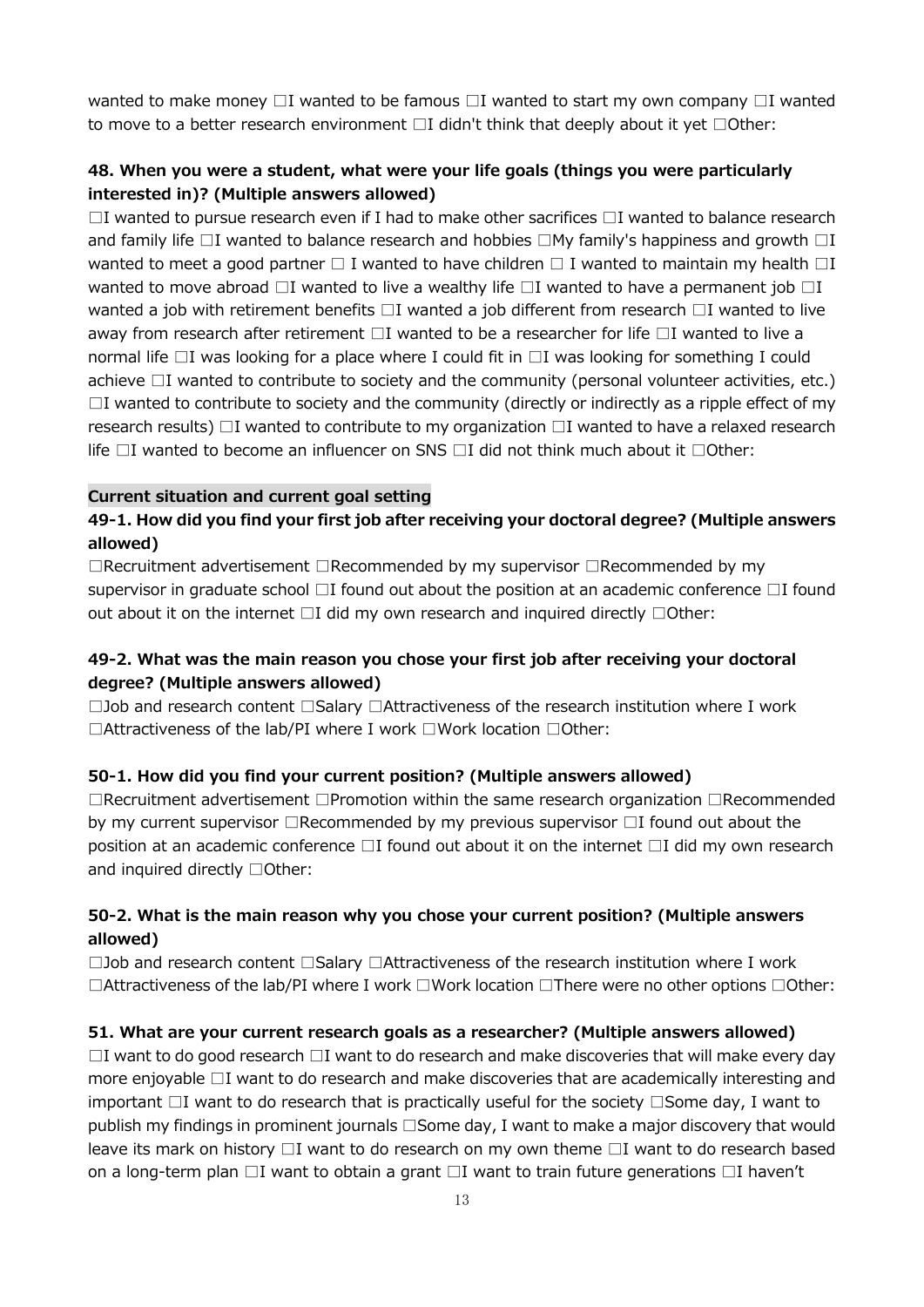thought that deeply about it yet □Other:

#### **52. What is your current career goal as a researcher? (Multiple answers allowed)**

 $\square$ I want to get a stable job  $\square$ I want to be a researcher in a company  $\square$ I want to continue working as a researcher □I want to give up my position as a PI but still work in academia □I want to be a leading researcher in Japan or the world  $\Box I$  want to make a career for myself  $\Box I$  want to make money  $\Box$ I want to be famous  $\Box$ I want to start my own company  $\Box$ I want to move to a better research environment  $\square$ I haven't thought that deeply about it yet  $\square$ Other:

## **53. What are your current life goals (things you are particularly interested in)? (Multiple answers allowed)**

 $\Box$ I want to pursue research even if I have to make other sacrifices  $\Box$ I want to balance research and family life □I want to balance research and hobbies □My family's happiness and growth □I want to meet a good partner  $\Box$ I want to have children  $\Box$ I want to maintain my health  $\Box$ I want to move abroad  $\Box$ I want to live a wealthy life  $\Box$ I want to have a permanent job  $\Box$ I want a job with retirement benefits □I want a job different from research □I want to live away from research after retirement □I want to be a researcher for life □I want to live a normal life □I am looking for a place where I can fit in  $\Box$ I am looking for something I can achieve  $\Box$ I want to contribute to society and the community (personal volunteer activities, etc.)  $\Box I$  want to contribute to society and the community (directly or indirectly as a ripple effect of my research results)  $\Box$  I want to contribute to my organization □I want to have a relaxed research life □I want to become an influencer on SNS □I haven't thought much about it □Other:

#### **What is important for your success as a researcher?**

**54. What do you think is particularly important to your success as a researcher?**

#### **54-1. Research ability (Multiple answers allowed)**

□Manual dexterity □Accuracy of work □Ability to correct and adjust things □Ability to handle miscellaneous work (work other than your own research)□Processing speed of thoughts □Ability to think outside of the box □Ability to think through □Ability to think logically □Ability to think ahead and foresee the future □Ability to discuss with others □Reading ability □Writing ability □Speaking ability □English reading ability □English writing ability □English speaking ability

#### **54-2. Non-research abilities and personality traits (Multiple answers allowed)**

□Curiosity (in research) □Curiosity (on topics other than research, hobbies, etc.) □Broad education □ Physical strength □Perseverance □Hate-to-lose attitude □Being optimistic □Confidence □Cooperativeness □Proactive attitude □Sociability □Leadership □Networking ability □Political ability □Educational ability and willingness to take care of others

#### **54-3. Environmental factors (Multiple answers allowed)**

□Luck □Experience of learning from failure / Experience of overcoming setbacks □Good research theme □Good laboratory □Good supervisor □Good research colleagues and friends □Good family environment □Presence of role models

#### **54-4. Research achievement (Multiple answers allowed)**

□Number of papers □Papers published in high impact journals □Research with originality (even if not in high impact journals) □Research with continuity (even if not in high impact journals)